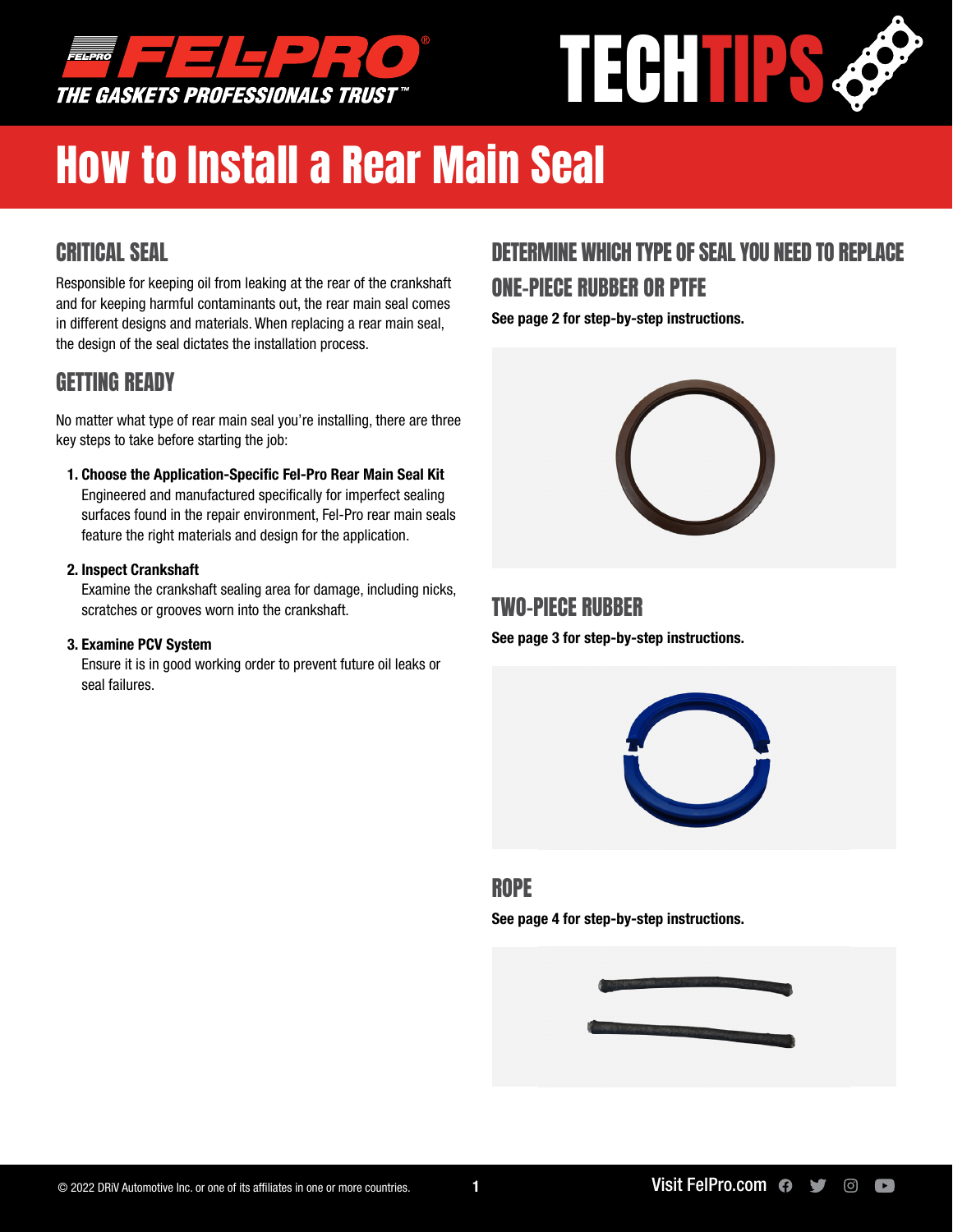



# REPLACING A ONE-PIECE RUBBER OR PTFE REAR MAIN SEAL

One-piece rear main seals became the standard on or around the 1986 model year. Made from premium rubber or PTFE with a metal shell, they deliver a reliable seal.



### STEP 1

Remove the transmission and flywheel. In some cases, the engine may need to be removed from the vehicle.

### STEP 2

Remove the old seal with a special tool (sold separately) or pry it out, taking care to not damage the crankshaft. You can also install sheet metal screws in the metal area of the rear seal to help remove the seal. Some engines use a Rear Main Bearing (RMB) retainer or plate that is bolted to the rear of the engine and these can be removed to help facilitate replacement of the RMB seal. This design may require a special alignment tool to ensure the RMB seal/retainer is properly re-located back on the engine.

#### STEP 3

Once the seal is removed, clean the crankshaft area and inspect it for damage. If there is damage to the crankshaft, it must be addressed before you begin installation of the new seal.

Check these areas:



### Rubber:

Replace the crankshaft or install a Fel-Pro crankshaft repair sleeve that is available for some applications.

### PTFE:

Replace the crankshaft; note that a repair sleeve can't be used on this type of seal.

### STEP 4

Prepare the seal for installation for rubber or PTFE:

### Rubber:

Apply a light coat of engine oil to the sealing lip and the outside diameter of the seal to help it press in easily.

### PTFE:

- PTFE seals come with a plastic sleeve/installation tool on the inside bore of the seal. This is to keep the sealing area stretched so the seal can fit over the crankshaft.
- Leave the sleeve in place until the seal is installed.
- Install the seal DRY at the crank sealing surface area; no engine oil is required.
- A light coat of oil may be applied to the O.D. of the seal to help with installation.
- Some Fel-Pro PTFE seals may come with a pre-applied lube leave this in place.
- Once the seal is installed, the PTFE lip of the seal will "relax" and conform to the crankshaft after the installation sleeve is removed.



### STEP 5

Press seal into the back of the engine block. For some applications, the OE or some tool manufacturers offer a tool to properly press the seal in. If a tool isn't available, use the proper seal driver to install the seal. Install the seal to the manufacturer's recommended depth.

Installation hint – On rubber seals, pack an oil-soluble grease into the inside of the seal where the garter spring is located. This can help prevent the spring from becoming dislodged when driving in the seal.

### STEP 6

Install Fel-Pro gaskets when reassembling the lower engine to complete the job.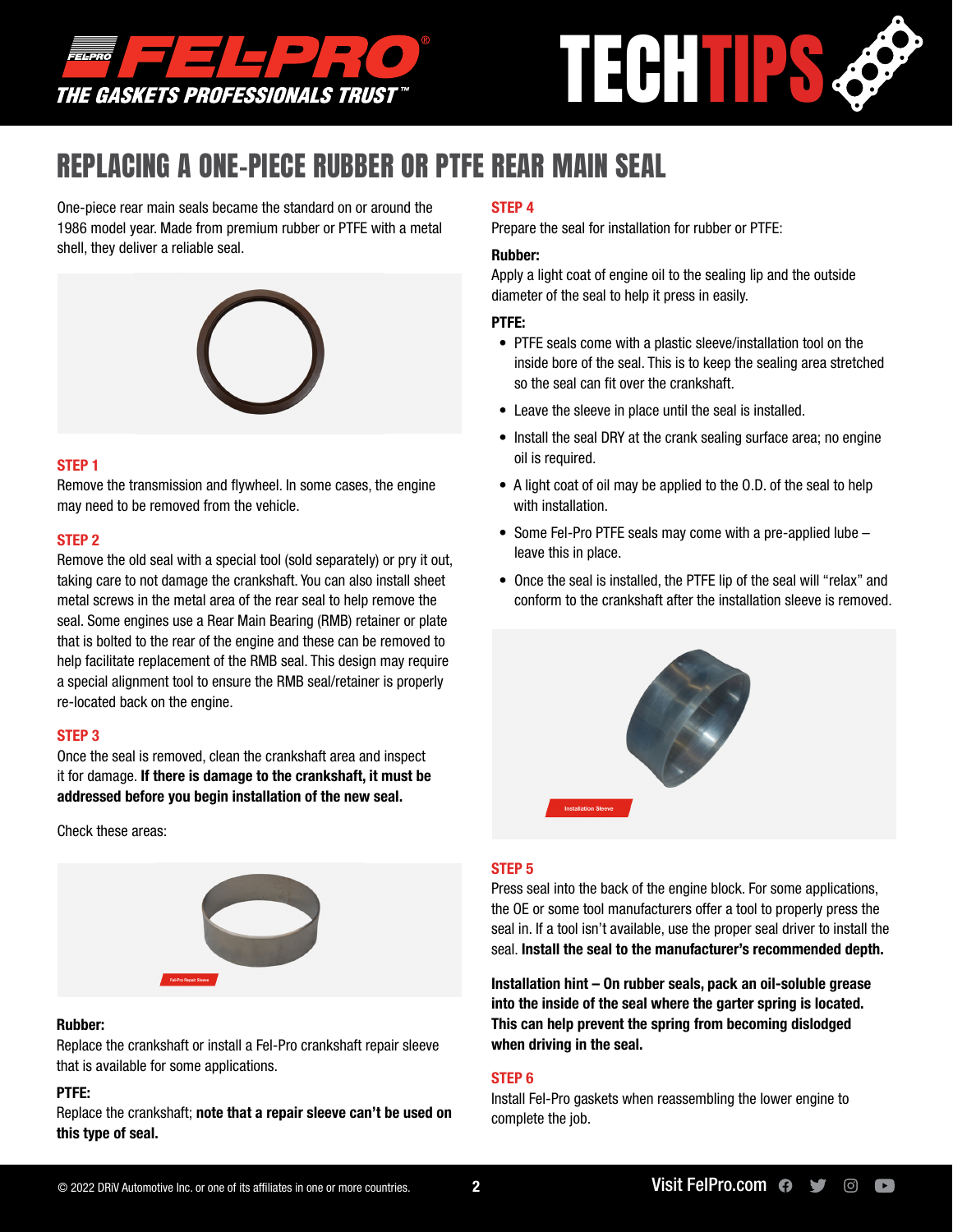



# REPLACING A TWO-PIECE RUBBER OR PTFE REAR MAIN SEAL

After rope rear main seals were phased out, the industry moved to two-piece rubber main seals that were easier to install and provided a better seal.



### STEP 1

Remove oil pan, oil pump (if necessary), rear main cap and the old seals. Clean the RMB cap and crankshaft area. Inspect the crankshaft for nicks, scratches or a groove worn into the crankshaft.

### STEP 2

Fit the seal in the rear main bearing cap. The large sealing lip will face the front of the engine; some seals may have "air side" on the seal indicating this side faces the flywheel. The upper portion can be slid into place around the crankshaft. A shoehorn tool is provided to help prevent damaging the back side of the seal as you insert it. Make sure a light coat of oil is applied to the seal lip before installing the upper portion.



### STEP 3

Offset the seal in relation to the RMB cap parting line by about 3/8" – where the ends of the seal meet. You don't want the ends of the seal to line up with the block and cap parting lines. Ensure the upper seal half should have one end sticking down below the block line and the other end recessed up into the block. The lower seal half should reflect this when installed into the RMB cap.



### STEP 4

Apply light coat of engine oil to sealing lip of the lower seal in the RMB cap before installation.

### STEP 5

Put a tiny dab (1/8" or smaller) of RTV on each end of the lower seal, where the seal ends meet, taking care to avoid the sealing lip. Less is better in this case.

### STEP 6

Apply a manufacturer-recommended sealer to the machined surfaces where the rear main seal cap meets the engine block. Some RMB caps may have side seals; follow the manufacturer's instructions for these seals.

### STEP 7

Torque the RMB cap to manufacturer specifications.

#### STEP 8

Install Fel-Pro gaskets when reassembling the lower engine to complete the job.